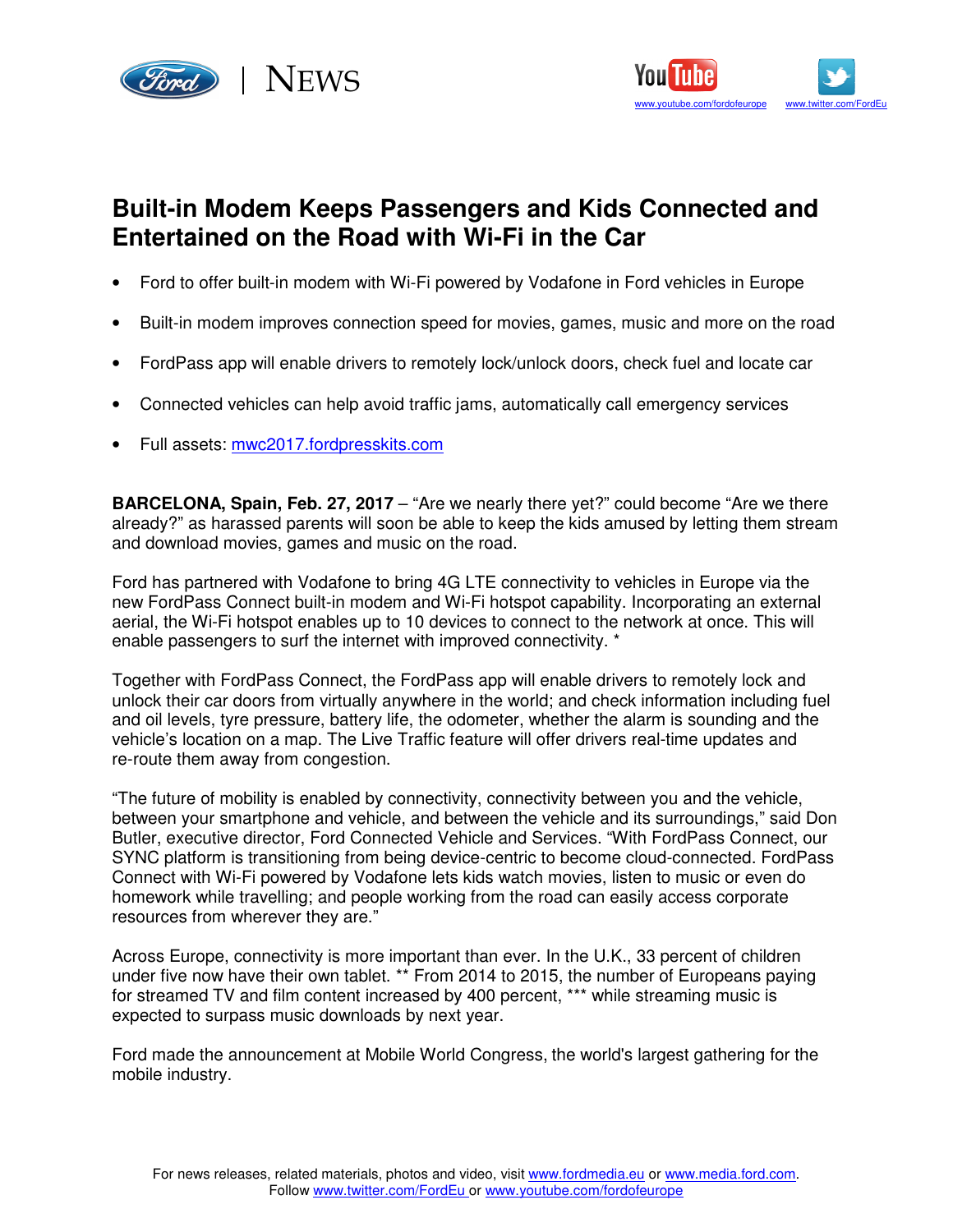"Vodafone and Ford have worked together for over a decade. Now we are addressing drivers' and passengers' expectations of staying connected to the rest of their digital world while in their vehicles," said Ivo Rook, director, Internet of Things, Vodafone. "The range of services that a robust, secure connection can bring to the consumer is growing every day, from information on the health of your car and alerts on traffic conditions to passengers streaming movies to enjoy on long journeys. Ford and Vodafone are creating more opportunities for customers to live a smarter and more connected life."

The company will use Vodafone's global SIM and Internet of Things platform to bring enhanced safety, security, diagnostic and infotainment services to Ford vehicles across Europe and ensure compliance with strict new EU regulations.

Since 2012, Ford vehicles have offered Emergency Assistance through the SYNC connectivity system. In the event of an accident where the airbag has deployed or fuel shut off has occurred, this technology utilises a Bluetooth paired and connected mobile phone to help vehicle occupants initiate a direct call to Emergency Services in the correct language for the region, alerting first responders with the vehicle location.

Ford will now build on that capability by leveraging the built-in modem to provide eCall service which can automatically dial emergency services after an accident, communicating vehicle location and enabling emergency call takers to infer whether the driver is conscious or not.<sup>\*</sup> Ford will continue to offer Emergency Assistance for vehicles not equipped with FordPass Connect.

## # # #

\* To take advantage of the built-in Wi-Fi hotspot capability, a 2018 Ford vehicle must come with the appropriate hardware, and a wireless service plan is required. Data coverage and service is not available everywhere and terms of your wireless plan, including applicable data rates, may apply. Message and data rates may apply. The technology will be made available on select Ford vehicles, starting in France, Germany, Italy, Spain and the U.K.

\*\* Already available in France, Germany and the U.K., and launching in Italy and Spain later this year,

\*\* http://www.nurseryworld.co.uk/nursery-world/news/1158974/rise-in-number-of-pre-school-children-withtheir-own-tablets

\*\*\* https://euipo.europa.eu/ohimportal/documents/11370/71142/Technology+is+Culture+infographic/f9efef 67-d844-4380-90bb-04a1f3ac796c

## **About Ford Motor Company**

Ford Motor Company is a global automotive and mobility company based in Dearborn, Michigan. With about 201,000 employees and 62 plants worldwide, the company's core business includes designing, manufacturing, marketing and servicing a full line of Ford cars, trucks and SUVs, as well as Lincoln luxury vehicles. To expand its business model, Ford is aggressively pursuing emerging opportunities with investments in electrification, autonomy and mobility. Ford provides financial services through Ford Motor Credit Company. For more information regarding Ford and its products and services, please visit www.corporate.ford.com.